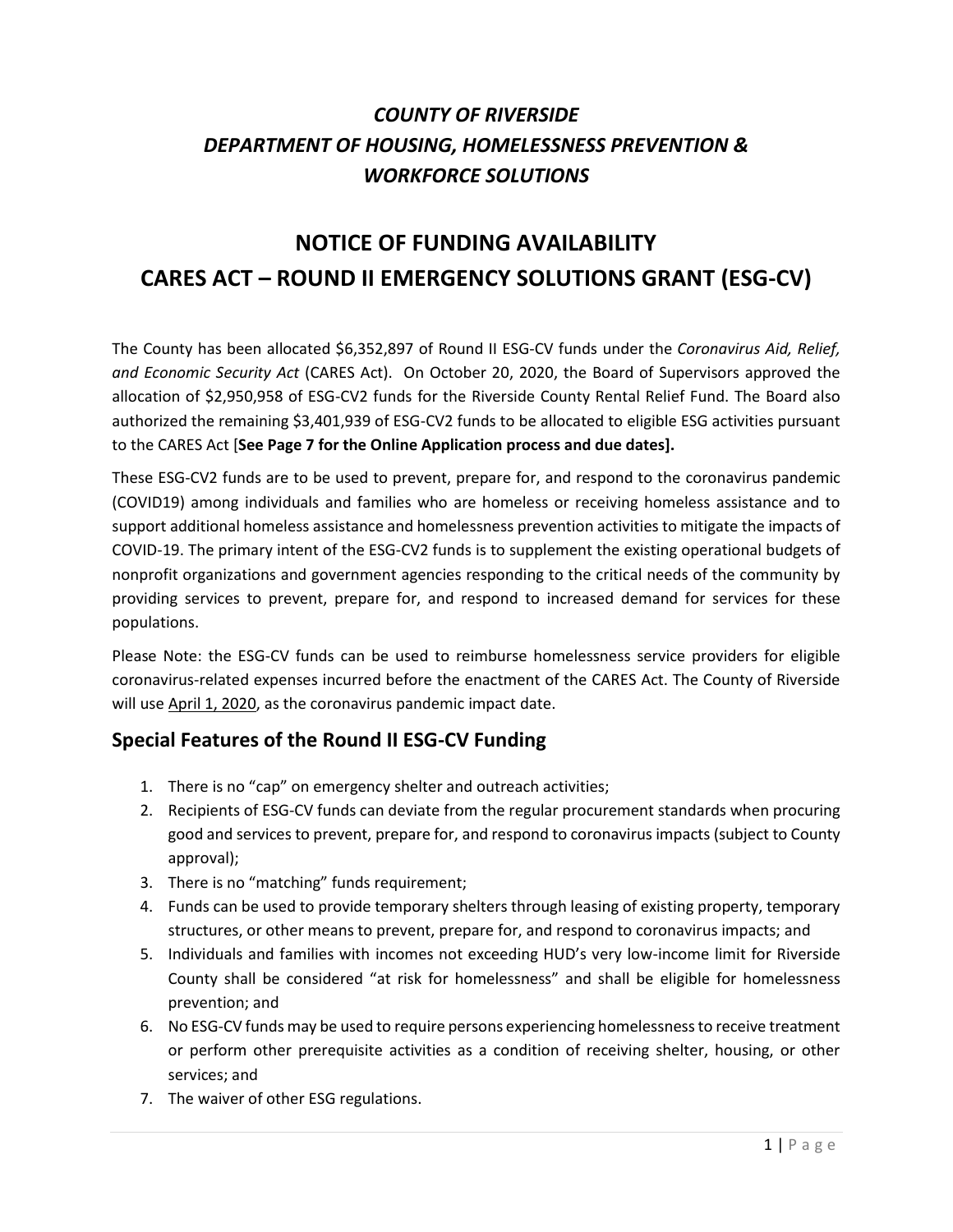### **Uses of ESG-CV2 Funding**

The ESG-CV2 funds can be used to provide a wide range of services and supportive activities primarily through Street Outreach, Emergency Shelter, Rapid Re-housing, and Homelessness Prevention. ESG-CV2 can also be used for property acquisition, rehabilitation, and operation of temporary homeless shelters.

The County will allow ESG-CV2 funds to be used throughout the Riverside County Continuum of Care service area and combined with ESG-CV funding from the State of California or other ESG-CV recipients.

Eligible ESG-CV activities are:

- 1. Engage homeless individuals and families living on the street;
- 2. Improve the number and quality of emergency shelters for homeless individuals and families;
- 3. Shelter operations;
- 4. Provide essential services to shelter residents;
- 5. Rapidly re-house homeless individuals and families utilizing housing first approach; and
- 6. Prevent families and individuals from becoming homeless
- 7. Temporary Emergency Shelters

Examples of coronavirus response or preparedness expenses include:

#### 1. **Emergency Shelter/Shelter Operations**

Supplies - Cleaning supplies such as bleach, disinfectant wipes, scrubbers, mops; Protective equipment such as masks, disposable gloves; Program participant needs such as bed linens, towels, hand sanitizer, soap, tissue packets, food, medicine, etc.

Furnishings - Cots, room dividers

Equipment - Washers, dryers, portable handwashing stations

Transportation – Necessary for program participant travel to and from medical care, service providers, etc.

#### **2. Street Outreach**

Engagement (Urgent Physical Needs): Hand sanitizer, soap, tissue packets, masks

Engagement (Equipping Staff): Masks, disposable gloves, hand sanitizer, other personal protective equipment

Case Management (Referrals): Coordinating medical care and other support services

Transportation: Necessary for program participant travel to and from medical care, service providers, etc.

3. **Expanded Staffing and Capacity Building -** Hiring additional staff to support infectious disease preparedness, increased caseloads, etc.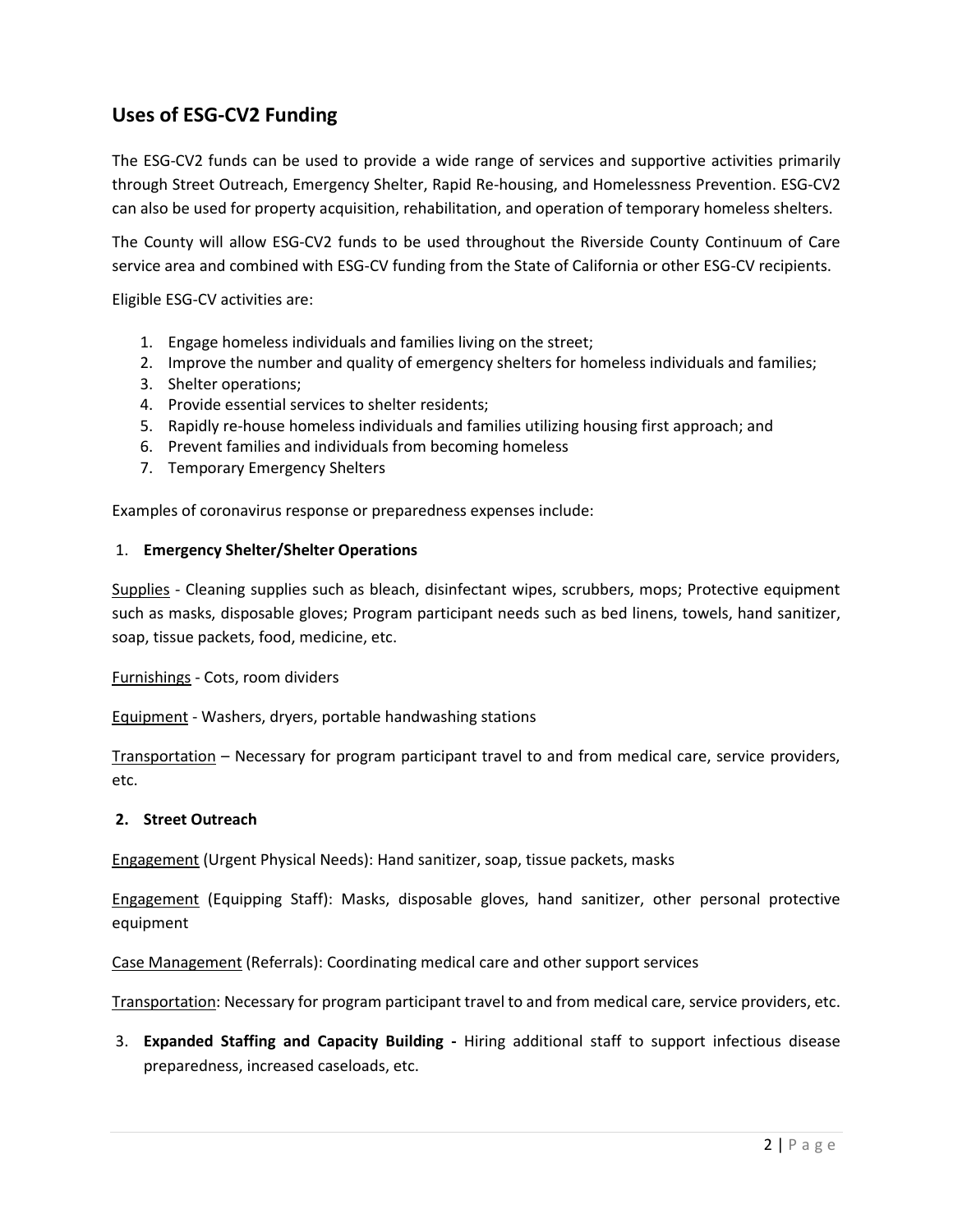### **Temporary Emergency Shelters**

As permitted by the CARES Act and HUD Notice CPD-20-08, ESG-CV2 funds may be used to pay for temporary emergency shelters for individuals and families experiencing homelessness in order to prevent, prepare for, and respond to coronavirus.

Eligible costs include:

(1) Leasing existing real property or temporary structures to be used as temporary emergency shelters;

(2) Acquisition of real property (e.g. hotels, ancillary structures, parking lots). The County will limit the total amount of ESG-CV2 funds used for acquisition and renovation to \$1.5 million per property;

(3) Renovation (including major rehabilitation and conversion) of real property (e.g., hotels) into temporary emergency shelters. Eligible costs include labor, tools, and other costs for renovation;

(4) Shelter operations costs including the costs of maintenance (including minor or routine repairs), rent, security, fuel, equipment, insurance, utilities, food, furnishings, supplies necessary for the operation of the temporary emergency shelter;

(5) Services, including essential services under 24 CFR 576.102(a)(1), housing search and placement services under 24 CFR 576.105(b)(1), and housing search and counseling services as provided under 24 CFR 578.53(e)(8); except as otherwise stated in 24 CFR part 576.408.

## **Homeless Management Information System (HMIS) and Coordinated Entry System (CES)**

ESG-CV2 subrecipients are required to use an HMIS database or a comparable database if the subrecipient is a victim services or a legal services provider. Comparable database must be able to collect client-level data over time and generate unduplicated aggregate reports based on the data. In addition, record sharing is required.

All organizations awarded ESG-CV2 funds must use the Riverside County Continuum of Care's Coordinated Entry System (CES). These subrecipients must work with the Continuum of Care to ensure that the screening, assessment, and referral of program participants are consistent with the ESG written standards as well as all policies and guidelines required by the Coordinated Entry System lead agency.

#### **ESG-CV2 Award Information; Minimum ESG Awards; Number of Awards**

Because the ESG-CV2 funds are intended to be used for costs necessary to prevent, prepare for, and respond to the coronavirus pandemic, it is expected that these funds will be utilized quickly, within one (1) to six (6) months after award. However, depending upon the type of activity funded, a successful subrecipient will have one (1) year to complete, expend, and drawdown their ESG-CV2 award.

There is no minimum or maximum ESG-CV2 grant application amount. However, to ensure effective, efficient, and equitable allocation of ESG-CV2 awards, the average ESG-CV2 grant award is expected to be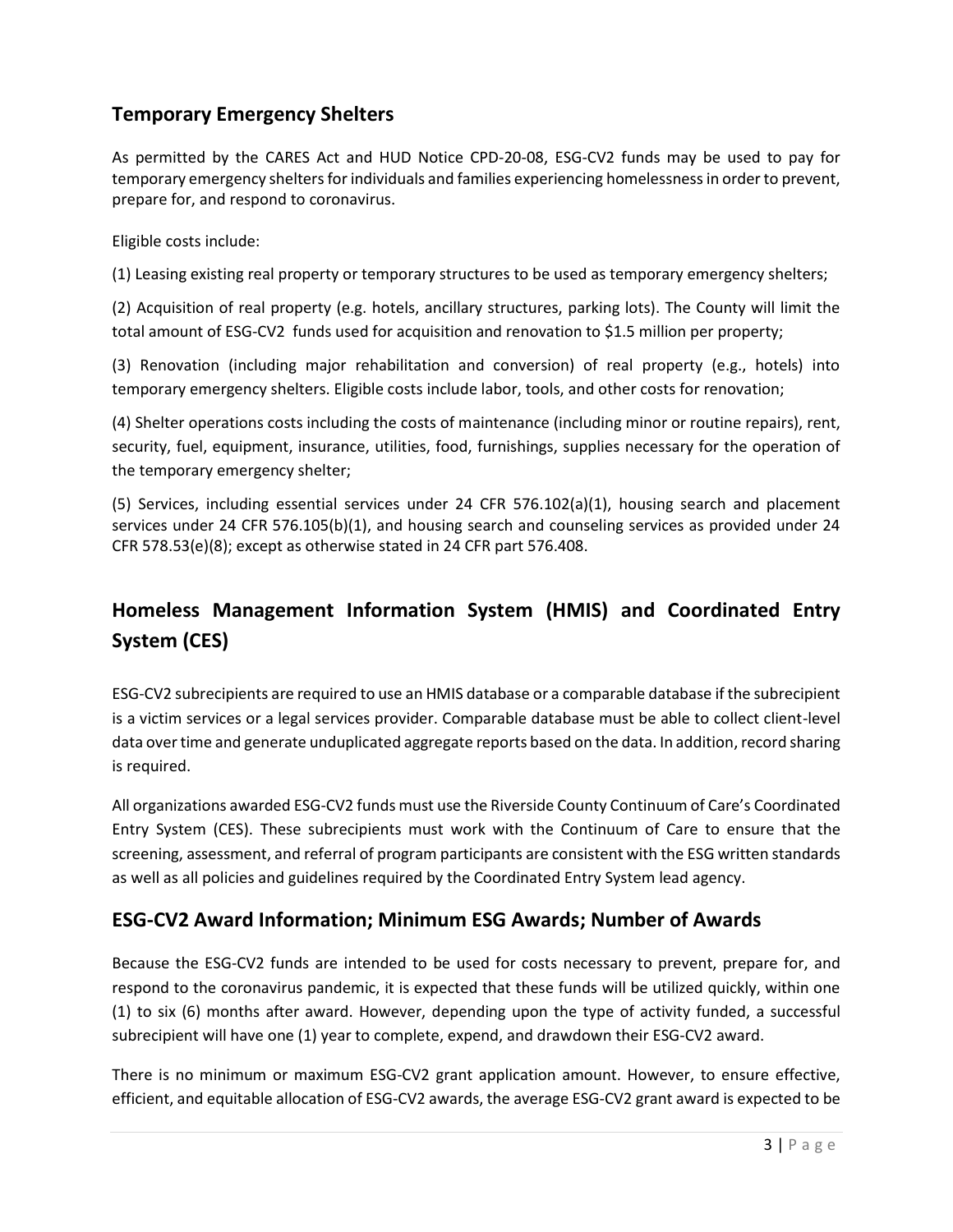\$150,000. The County expects to award between 10-20 ESG-CV2 grants, totaling approximately \$3,000,000. However, if the County awards funding for a Temporary Emergency Shelter activity, the number of ESG-CV2 awards could be considerably less.

All ESG-CV2 awards made by the County will be in the form of a grant. Subrecipients will be required to execute an approved ESG-CV Subrecipient Agreement with the County including non-profit organizations and non-County governmental entities.

Organizations that have previously applied for and/or received regular County ESG funding are eligible to apply, and there is no limit on the number of applications an organization can submit.

### **Other Information and Guidance**

ESG-CV2 Applicants should refer to the following for guidance:

- **1.** HUD Notice: CPD-20-8, issued September 1, 2020, Waivers and Alternative Requirements for the Emergency Solutions Grants (ESG) Program Under the CARES Act; and
- **2.** HUD ESG Regulations 24 CFR Part 576.101-104 regarding eligible uses of ESG funding.

The applicable regulations for the ESG program can be found at Subtitle B of Title IV of the McKinney-Vento Homeless Assistance Act (42 U.S.C. 11371-11378) and 24 CFR Part 576 (CFDA 14.231). For information about the ESG program, please visit [https://www.hudexchange.info/programs/esg/.](https://www.hudexchange.info/programs/esg/)

### **Applicant Eligibility Information:**

The County of Riverside will only accept ESG-CV2 applications from the following organizations or entities:

- 1. Non-Profit organizations subject to 26 U.S.C. 501 (c)(3) of the tax code;
- 2. County of Riverside Agencies and Departments; and
- 3. Governmental agencies including Cities and Special Districts that directly operate homelessness assistance program or activities.

#### Individuals cannot apply for County ESG-CV funding.

Non-profit organizations will be required to submit documentation as part of the ESG-CV2 application pertaining to their incorporation, bylaws, and tax-exempt status.

### **Compliance with Laws and Regulations**

A subrecipient of the County's ESG-CV2 funding shall comply with all applicable federal, state, and local laws, regulations, and ordinances pertinent to its operations and services to be performed hereunder, and shall keep in effect any and all licenses, permits, notices, and certificates as are required thereby. ESG-CV2 subrecipients shall further comply with all laws applicable to a subrecipient of ESG-CV2 funds. A list of these regulations is available upon request.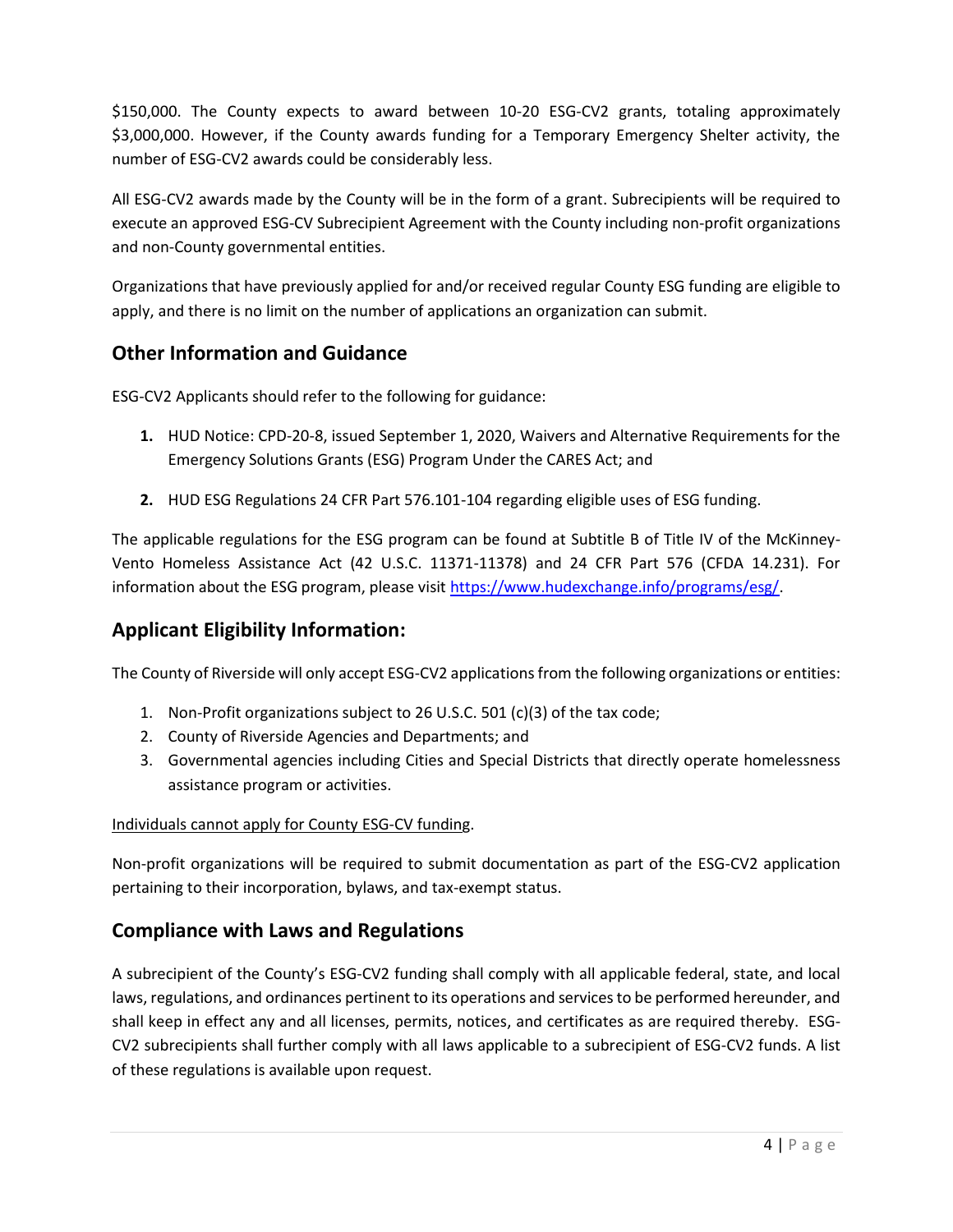### **Questions and Technical Assistance**

For information or questions regarding the County's ESG program or the ESG-CV2 application cycle, please contact Sterlon Sims at [ssims@rivco.org](mailto:ssims@rivco.org) or (951) 955-5938. For questions or assistance with the online application system, please contact Susana Orozco at [sorozco@rivco.org](mailto:sorozco@rivcoeda.org) or (951) 955-5933. Individuals with hearing or speech disabilities may contact the CDBG program staff by utilizing the California Relay Service (711).

### **Online Application System**

**All applications for the County's ESG-CV2 funding must use the Online Application System which can be accessed at** [https://riversidecoeda.gosmart.org/login.php.](https://riversidecoeda.gosmart.org/login.php) All forms necessary to apply are available online with the exception of the documents required to be uploaded by the applicant (e.g., bylaws, authorizations, back up information, etc.) [**See Page 7 for the Online Application process and due dates].**

The ESG-CV2 application consists of the following sections:

| <b>Applicant Profile</b>            | <b>General Information</b>                  |
|-------------------------------------|---------------------------------------------|
| <b>Organizational History</b>       | <b>Project Activity</b>                     |
| <b>Residential Service Section</b>  | Financial Information (Budget)              |
| <b>Fiscal Year Projected Budget</b> | Application Certification and Authorization |
| <b>Proposal Narrative</b>           | Attachments (upload)                        |

Applicants are limited to the space available for each required response in the application. Applicants can upload additional supporting documentation, including third party verifications, if desired.

**Please Note**: because the application is submitted online, the applicant will certify that the individual submitting the ESG-CV2 application has been authorized to submit on the behalf of the organization applying for ESG-CV2 funds. This certification MUST be accompanied by a minute order, resolution, or other official authorization to submit the application.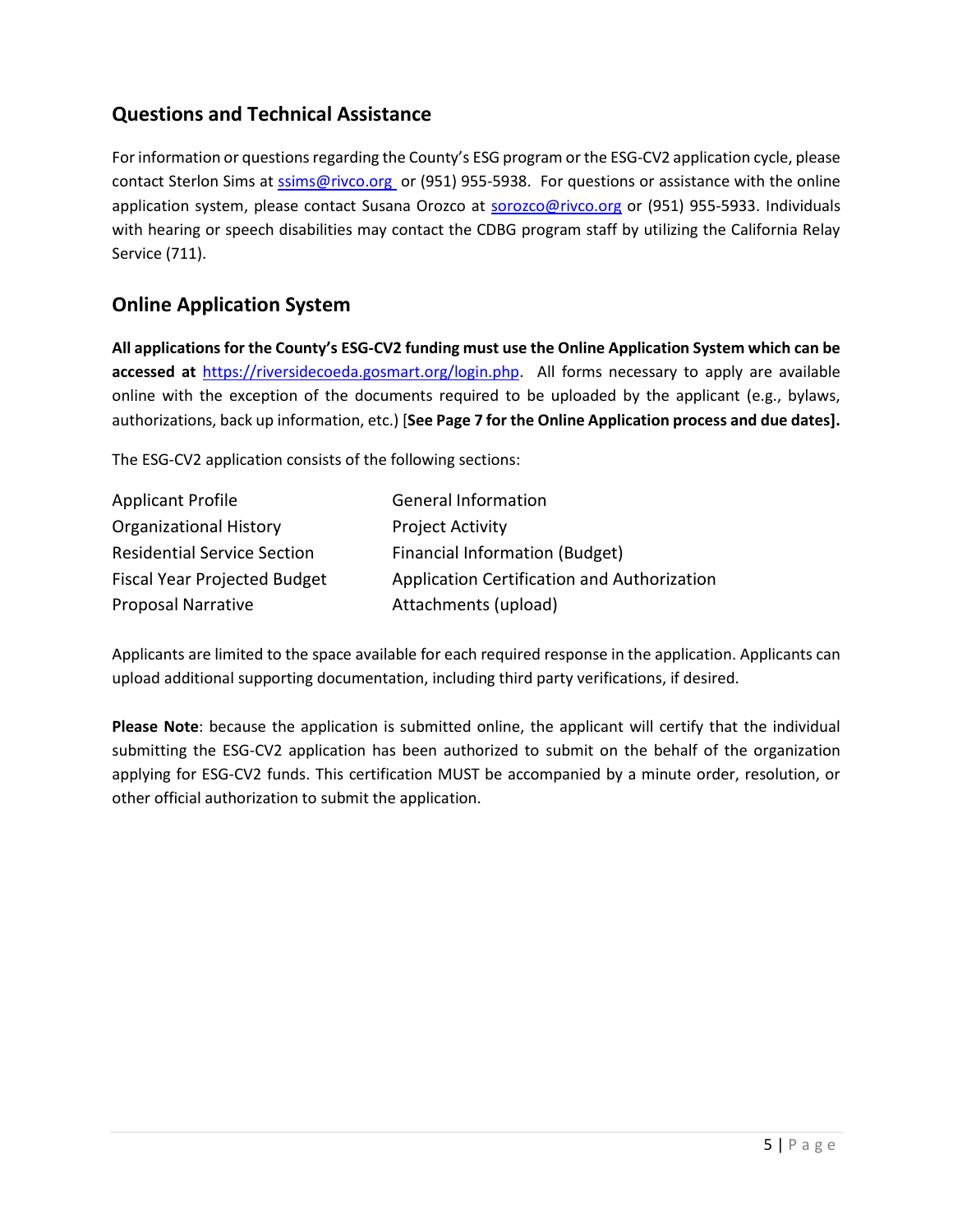### **Paper Application Submittals**

Because the County does provide technical assistance to organizations wishing to submit ESG-CV2 applications through the Online Application System, it is unlikely that prospective applicants will not be able to effectively use the system. However, the County will consider requests to receive and submit paper copies of the ESG-CV2 application for those applicants that can justify the need for a paper application. Requests for paper applications can be submitted to:

County of Riverside ESG-CV Attention: Sterlon Sims 3403 Tenth Street, Suite 300 Riverside, CA 92501 (951) 955-5938 Direct (951) 343-5609 FAX [ssims@rivco.org](mailto:ssims@rivco.org)

#### **Additional Information**

Successful applicants may be required to submit additional documentation to the County, prior to the receipt of their ESG-CV2 award. This documentation may include evidence or documentation related to:

- Liability Insurance
- Workmen's Compensation Insurance
- Legible copy of current IRS letter indicating 501(c) (3) status
- Current Board roster, names, addresses, telephone numbers, and professions or organizations represented
- Organizational chart listing all staff names, positions, and job descriptions
- Include your agency shelter policy statement, sign-in sheet, and intake form
- Copies of Agreements, letters and/or MOUs for all off-site essential services provided
- Organization's most recent fiscal report
- Most current annual audit and most recent Single Audit in accordance with 2 CFR Part 200.500, if applicable, including any exceptions
- Incorporation Documents

# **Dun and Bradstreet Data Universal Number System (DUNS) and System for Award Management (SAM)**

Pursuant to Federal regulations, all applicants for ESG-CV funds must comply with the following requirements **prior to submitting** their application to the County:

1. Be registered in the System for Award Management (SAM) system;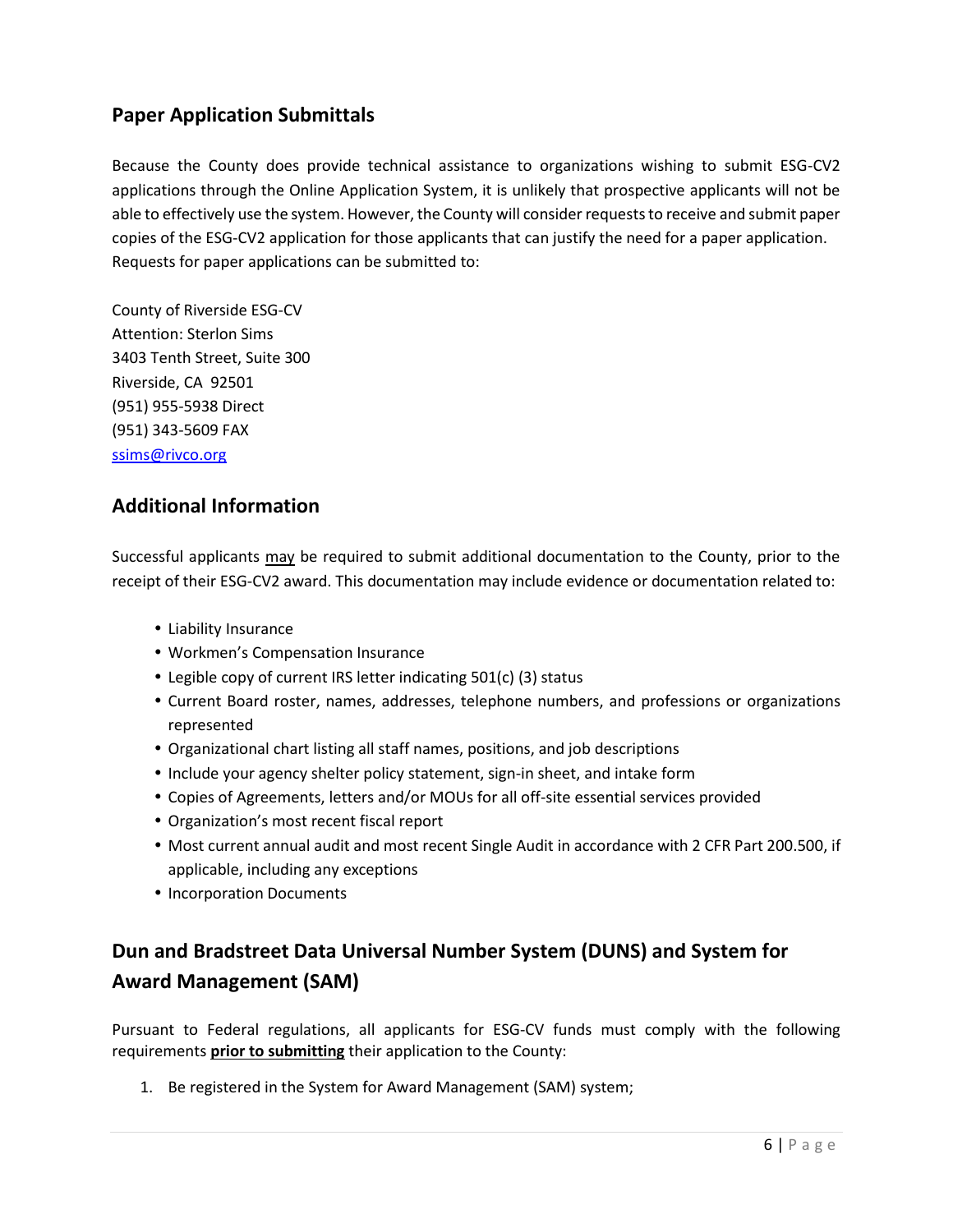- 2. Provide a valid DUNS number in the application; and
- 3. Must maintain an active SAM registration, with current information, at all times during the performance period of the ESG grant.

The County will not make any ESG-CV grant awards to any organization or government entity that fails to comply with the SAM and DUNS requirements. If you do not already have a DUNS number, contact Dun and Bradstreet toll free at 1-866-705-5711.

For more information, visi[t https://www.sam.gov/portal/SAM/#1](https://www.sam.gov/portal/SAM/#1)

# **Application Submission Date and Time**

The County of Riverside is using an Online Application System for the ESG-CV2 grant applications. All applications must be submitted through the online system unless an applicant has been previously authorized by the County, in writing, to submit a paper application.

**To begin the application process, interested organizations can access the online application system at [https://riversidecoeda.gosmart.org/login.php.](https://riversidecoeda.gosmart.org/login.php)** The application website offers a brief tutorial to assist applicants in the use of the online application system including setting-up an Online User Profile which is required to use the system.

#### **The County will have two ESG-CV2 application periods:**

➢ **Round 1 - December 1, 2020 through January 15, 2021**

#### ➢ **Round 2 - January 16, 2021 through February 15, 2021**

The HHPWS will accept, review, and evaluate all ESG-CV2 applications submitted by the ending date for each application period. Subsequently, HHPWS will submit funding recommendations to the Board of Supervisors.

**All ESG-CV2 applications submitted for Round 1 must be submitted through the online application system no later than 5:00 PM (PST) on January 15, 2021. Applications submitted for Round 2 must be submitted through the online application system no later than 5:00 PM (PST) on February 15, 2021. Applicants are permitted to submit applications for Round 1, Round 2, or both rounds.** 

All pre-authorized paper applications must be postmarked no later than January 15, 2021, for Round 1, and February 15, 2021, for Round 2. The paper application must be sent to the following address:

County of Riverside ESG-CV Program Attention: Sterlon Sims 3403 Tenth Street, Suite 300 Riverside, CA 92501 (951) 955-5938 Direct (951) 343-5609 FAX [ssims@rivco.org](mailto:ssims@rivco.org)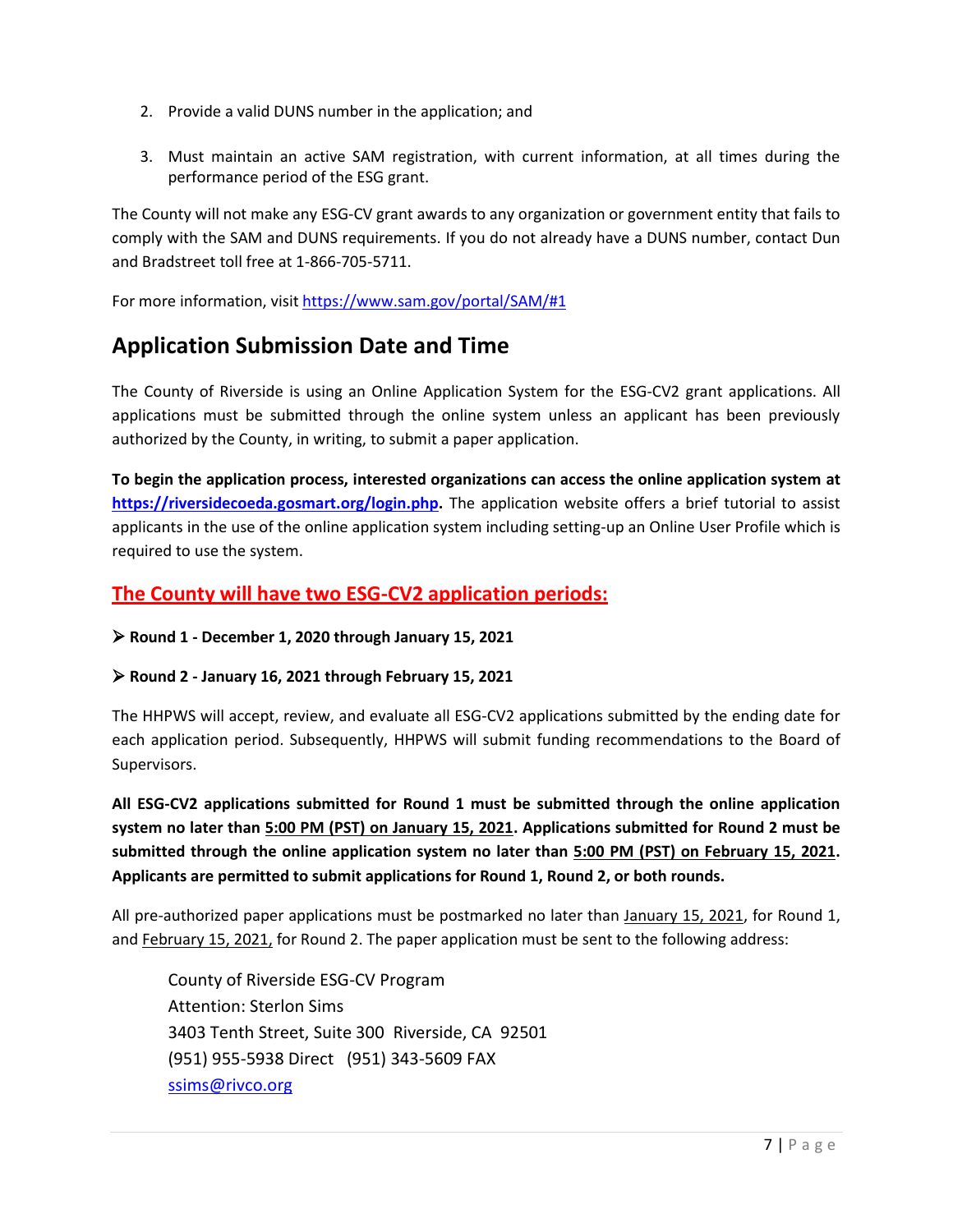The County will only accept ESG-CV applications from 501 (c) (3) non-profit corporation and governmental agencies. Applications for the ESG-CV funds that are received after the deadline date and time, whether submitted through the Online Applications System or delivered to the County, will not be accepted. Applicants submitting their applications through the Online Application System will receive an electronic receipt at the time of submission.

#### **Intergovernmental Review**

Applications submitted under the County's Urban County ESG program are not subject to intergovernmental review pursuant to Executive Order 12372.

#### **Application Review and Rating**

The County's *Department of Housing, Homelessness Prevention, and Workforce Solutions* will use an ESG-CV "Evaluation and Project Rating System" for the ESG-CV2 applications appropriate for the current urgency and public health crisis resulting from the COVID-19 pandemic. All applications will be considered for the following:

- 1. Impact of the coronavirus pandemic upon the applicant and the response to the critical needs of the community by providing services to prevent, prepare for, and respond to increased demand for services.
- 2. Impact of the coronavirus pandemic upon the applicant's initial operating budget and subsequent adjustments.
- 3. The number of persons served, and the level of service provided, since the April 1, 2020, COVID19 "impact date."
- 4. The proposed uses of the ESG-CV2 funds.
- 5. The ability of the applicant to readily utilize and expend the ESG-CV2 funds.

### **Anticipated Announcement, Award Date, and Notice**

It is anticipated that the Board of Supervisors for the County of Riverside will approve all ESG-CV2 funding awards on or about:

#### **Round 1 – February 9, 2021**

#### **Round 2 – March 9, 2021**

The announcements of the ESG-CV2 awards will be made shortly after the Board's actions. Those applicants that have been approved for ESG-CV2 funding will be notified by mail or email. The notification will clearly indicate the amount of the award as well as the effective date. The notice will inform the successful applicants that an ESG-CV Subrecipient Agreement will be prepared and forwarded to them with further instructions.